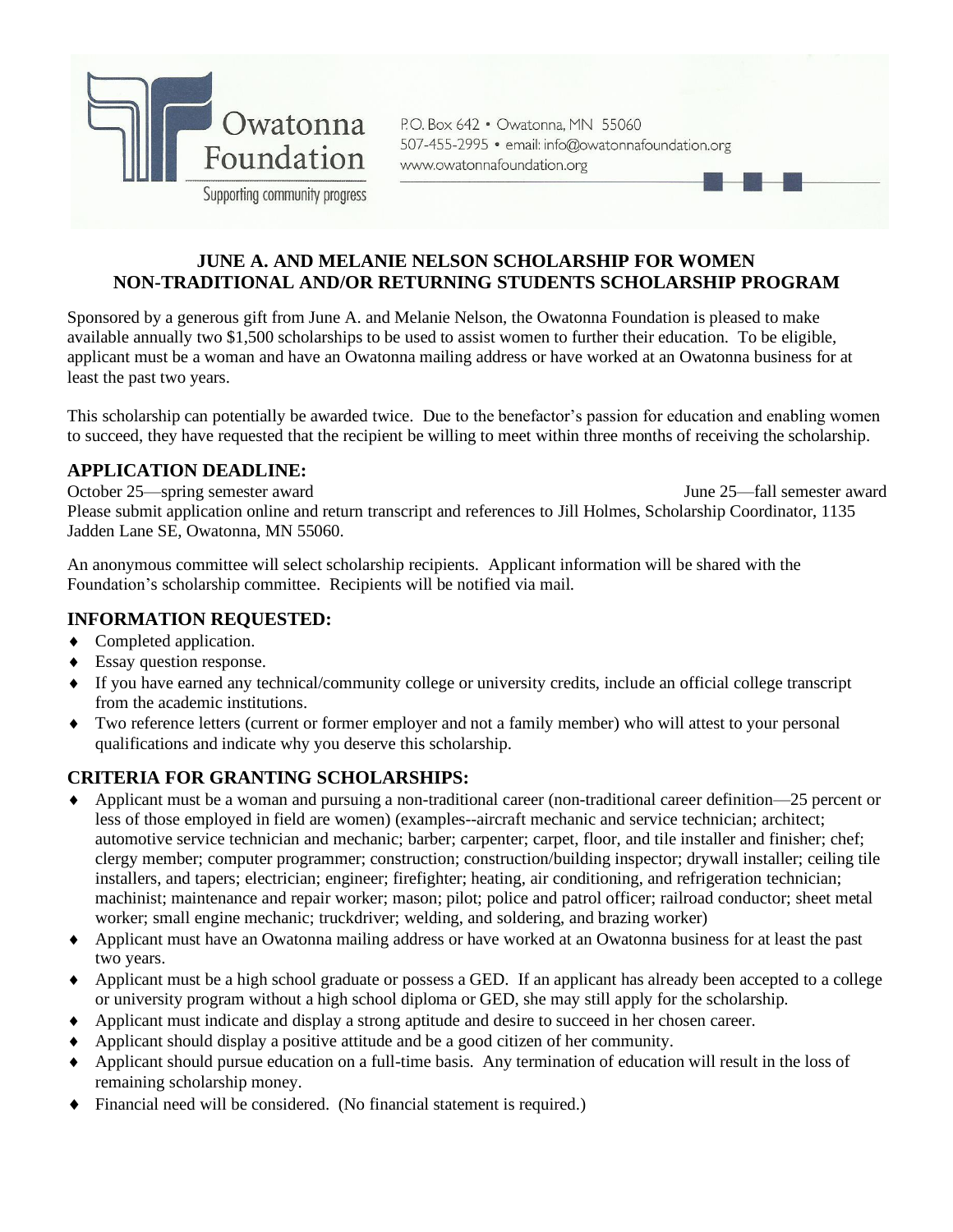

P.O. Box 642 · Owatonna, MN 55060 507-455-2995 · email: info@owatonnafoundation.org www.owatonnafoundation.org

# **JUNE A. AND MELANIE NELSON SCHOLARSHIP FOR WOMEN NON-TRADITIONAL AND/OR RETURNING STUDENTS SCHOLARSHIP APPLICATION**

Complete application using a black pen or online.

| <b>Applicant Data:</b>                                 |                                                                                   |                                                                                                            |  |  |
|--------------------------------------------------------|-----------------------------------------------------------------------------------|------------------------------------------------------------------------------------------------------------|--|--|
|                                                        |                                                                                   |                                                                                                            |  |  |
|                                                        |                                                                                   |                                                                                                            |  |  |
|                                                        |                                                                                   |                                                                                                            |  |  |
|                                                        |                                                                                   |                                                                                                            |  |  |
|                                                        |                                                                                   |                                                                                                            |  |  |
|                                                        |                                                                                   |                                                                                                            |  |  |
|                                                        | If you did not graduate, do you have a GED: Yes _________________________________ |                                                                                                            |  |  |
|                                                        |                                                                                   |                                                                                                            |  |  |
|                                                        |                                                                                   |                                                                                                            |  |  |
| <b>Technical/Community College or University Data:</b> |                                                                                   |                                                                                                            |  |  |
|                                                        |                                                                                   |                                                                                                            |  |  |
| School                                                 | City                                                                              | <b>State</b>                                                                                               |  |  |
| School                                                 | City                                                                              | <b>State</b>                                                                                               |  |  |
|                                                        |                                                                                   |                                                                                                            |  |  |
|                                                        |                                                                                   |                                                                                                            |  |  |
|                                                        |                                                                                   |                                                                                                            |  |  |
|                                                        |                                                                                   | Enrollment Status: Full-time: $\_\_\_\$ # of Credits/Term: _____ or Part-time: ____ # of Credits/Term: ___ |  |  |
| Applied for other scholarships: Yes _______ No ______  |                                                                                   |                                                                                                            |  |  |
|                                                        | If yes, scholarships? $\qquad \qquad$                                             |                                                                                                            |  |  |
|                                                        | June A. and Melanie Nelson Scholarship Recipient Before: Yes                      |                                                                                                            |  |  |